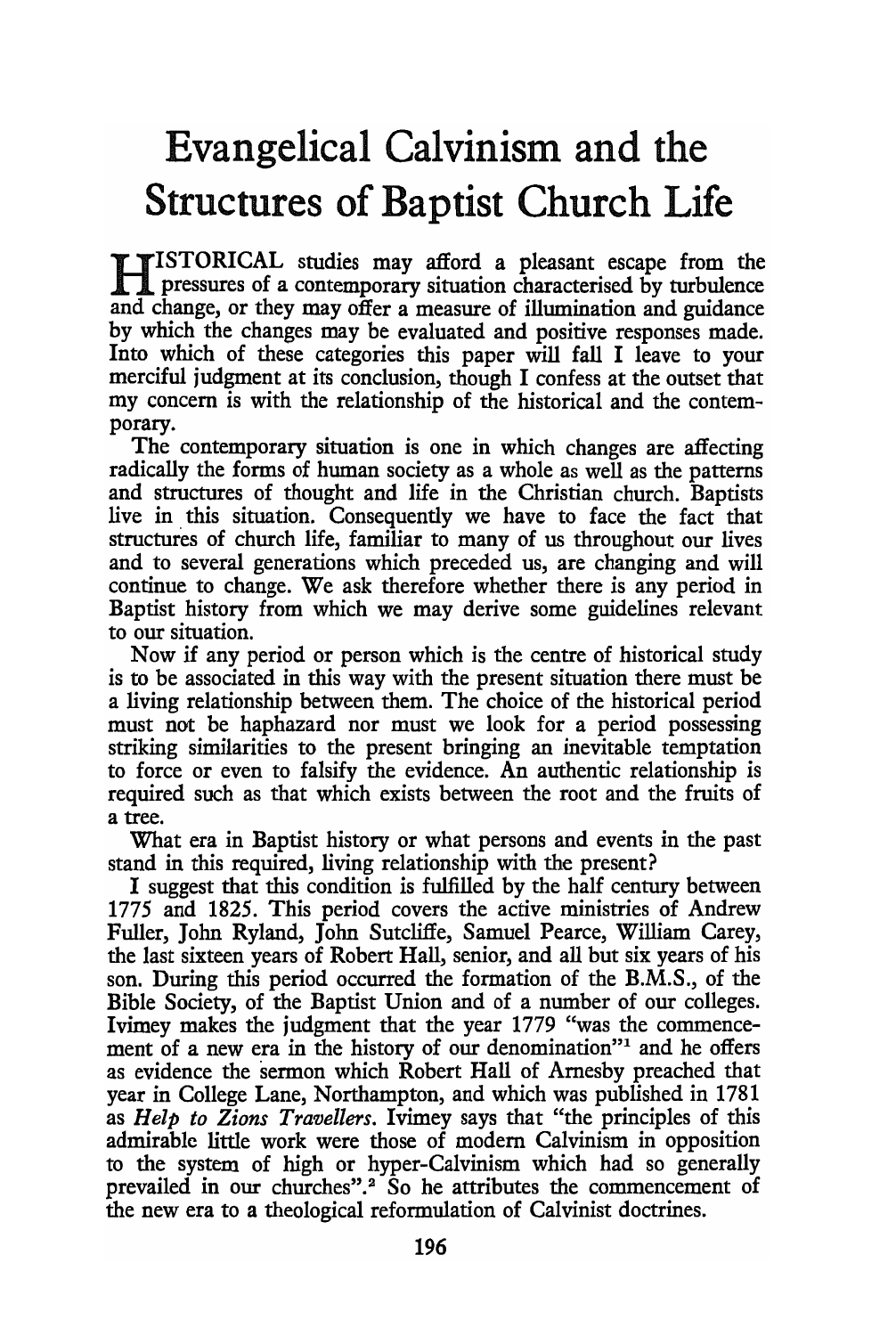In an article published in the *Baptist Quarterly* of October 1973, "The Baptists and the Transformation of the Church 1780-1830" W. R. Ward mentions "the triumph of the moderate Calvinists over the hyper-Calvinists" but he denies that the transformation of the church was "mainly a theological one" and he refers to responses to social and organisational factors. His detailed study makes a valid emphasis yet he does accept the period I have suggested as one which saw a transformation of the church.

A more recent comment comes from Clyde Binfield in his studies in English Nonconformity, *So Down to Prayers,* for, referring to the influence of the evangelical movements of the eighteenth century, he writes "There had to be a revaluation of mission, a reassessment of organisation and a review of doctrine".3

I would accept those three elements as essential features of the new era but I would wish to place them in a different order and so to make a judgment nearer that of Ivimey's. I would suggest that a renewed theology led to a rediscovery of mission and the creation of organisations for the fulfilment of mission.

This judgment is implicit in a statement about the period I am discussing made by Michael Watts in his recently published book *The Dissenters.* He refers to the influence of the writings of Jonathan Edwards upon Ryland, Fuller and others and he writes "Thus did the writings of the Congregational pastor of Northampton, Mass., lead to religious revival among the Particular Baptists of Northamptonshire, England and set in train the dispersion of the principles of English Dissent to the four corners of the world".<sup>4</sup> This statement implies a theological origin for the spiritual renewing in the Northampton Association and it suggests the living connection between that period and our own, for the intervening years have seen the world-wide growth of the principles of English Dissent.

These references are sufficient to indicate that the period under discussion brought about the formulation of new patterns of Baptist church life which have continued throughout the nineteenth century and to our own time. This has caused many problems deriving from the relationship of these new patterns with the structures created during the seventeenth and eighteenth centuries, namely the independent local church and the associations; some of these problems remain unresolved. As a result of this relationship and of the growth of numerous denominational organisations since 1825 the new patterns have become much more complex, yet these developments have occurred within the basic structures. Many of us as a matter of fact have been nurtured spiritually in the forms of church life fashioned in that new era of which I vimey speaks. But are we coming to the end of that era? The patterns are being subject to the heavy pressures exerted by radical changes. Are we moving into a different era in which different patterns will be both needed and forced upon us?

Then the questions which we might ask are these: what were the factors present at the end of the eighteenth century producing the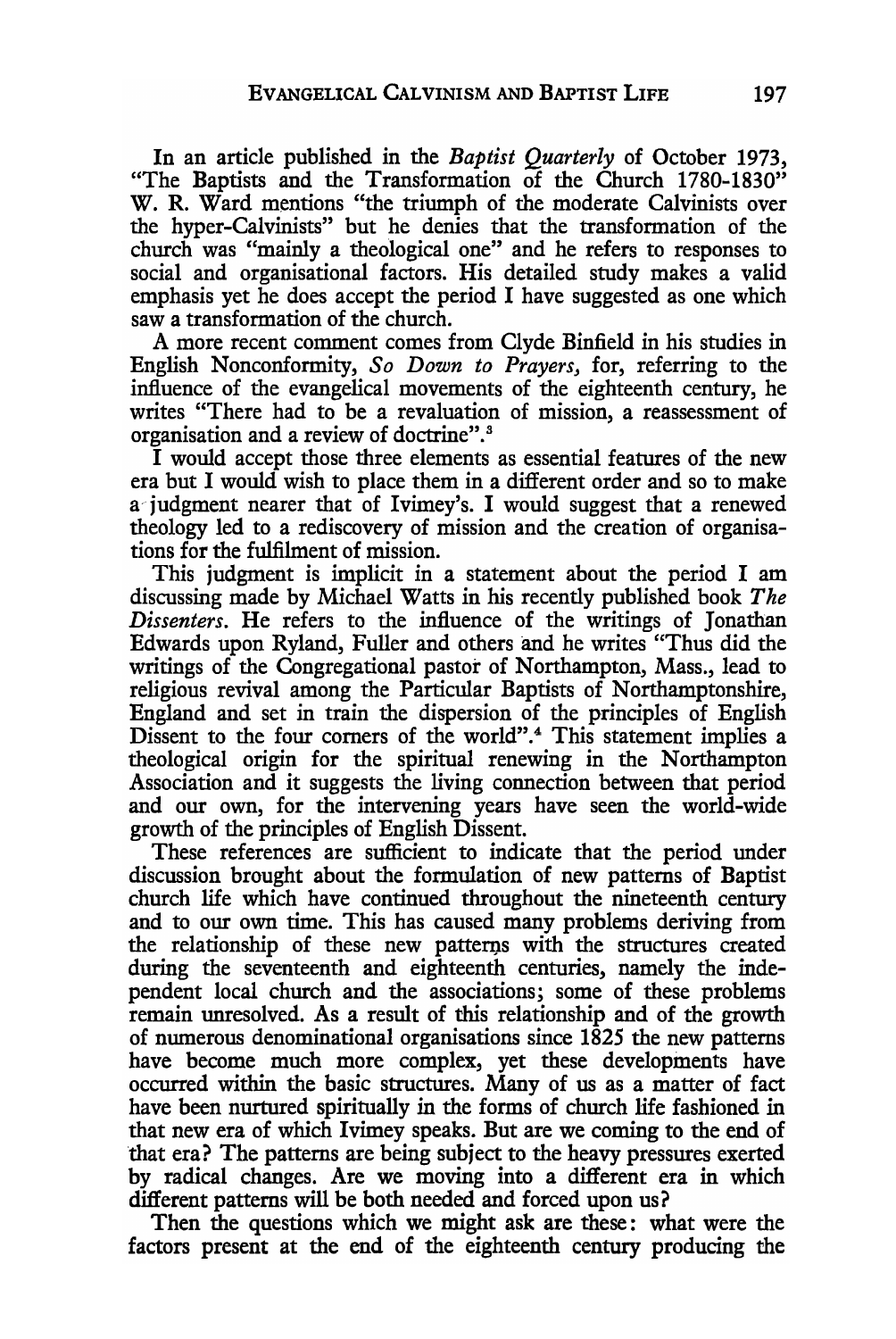structures for the new era? From what sources did those structures emerge? In all this, is there anything of relevance for our era of radical change?

In his account of the life and death of Andrew Fuller published in 1816 John Ryland devotes a first brief chapter to a short account of the state of Baptist churches. He mentions the five points of Calvinistic doctrine accepted by the Particular Baptists<sup>5</sup> and then describes the controversy which broke out during the eighteenth century concerning what was called the Modern Question, i.e., "whether it be the duty of all men to whom the Gospel is published to repent and believe the gospel."6

The emphasis here falls on the word "duty". The concept that all men have a duty to repent and believe is an important one carrying significant implications. Ryland refers to ministers who rejected the concept; they included Brine and Gill who influenced other ministers so that "the preachers were too much restrained from imitating our Lord and his apostles in calling on sinners to repent and believe the gospel"/ In this situation, writes Ryland, several ministers began "independently of each other to examine this question for themselves"<sup>8</sup> and clearly he was one of those ministers. But in particular he says "God was preparing Fuller to be an instrument of checking the progress of False Calvinism and bringing back many from the very borders of Antinomianism."9

In his diary for 21st October 1784 Fuller writes: "I feel some pain at the thought of being about to publish on the obligations of men to believe in Christ, fearing I shall hereby expose myself to a good deal of abuse, which is disagreeable to the flesh". 10 And the next day he writes: "Walked to Northampton: some prayers that God would bless that about which I am going, namely the printing of my manuscript on the duty of sinners to believe in Christ<sup>y</sup>.<sup>11</sup> The words "obligation" and "duty" characterise his Gospel worthy of all acceptation. The second part of his book offers "arguments to prove that faith in Christ is the duty of all men who hear or have the opportunity to hear the Gospel".<sup>12</sup> One of his arguments is that in the New Testament faith is "constantly held up as the duty of all to whom the gospel is preached", consequently he can assert that unbelievers fail to fulfil an obligation because "they ought to have allowed Christ the place which he so justly claimed and to have chosen him whom the Lord had chosen".13 He continues: "on no other ground could the Scripture censure them as it does; and on no other principle could they be characterised as disobedient: for all disobedience consists in a breach of duty". 14

When Carey wrote about the implications of this new theological emphasis he faithfully reproduces Fuller's characteristic words in his "Enquiry into the obligations of Christians to use means for the conversion of the heathen". The last section of his book is then headed: "An enquiry into the duty of Christians in general and what means ought to be used in order to promote this work".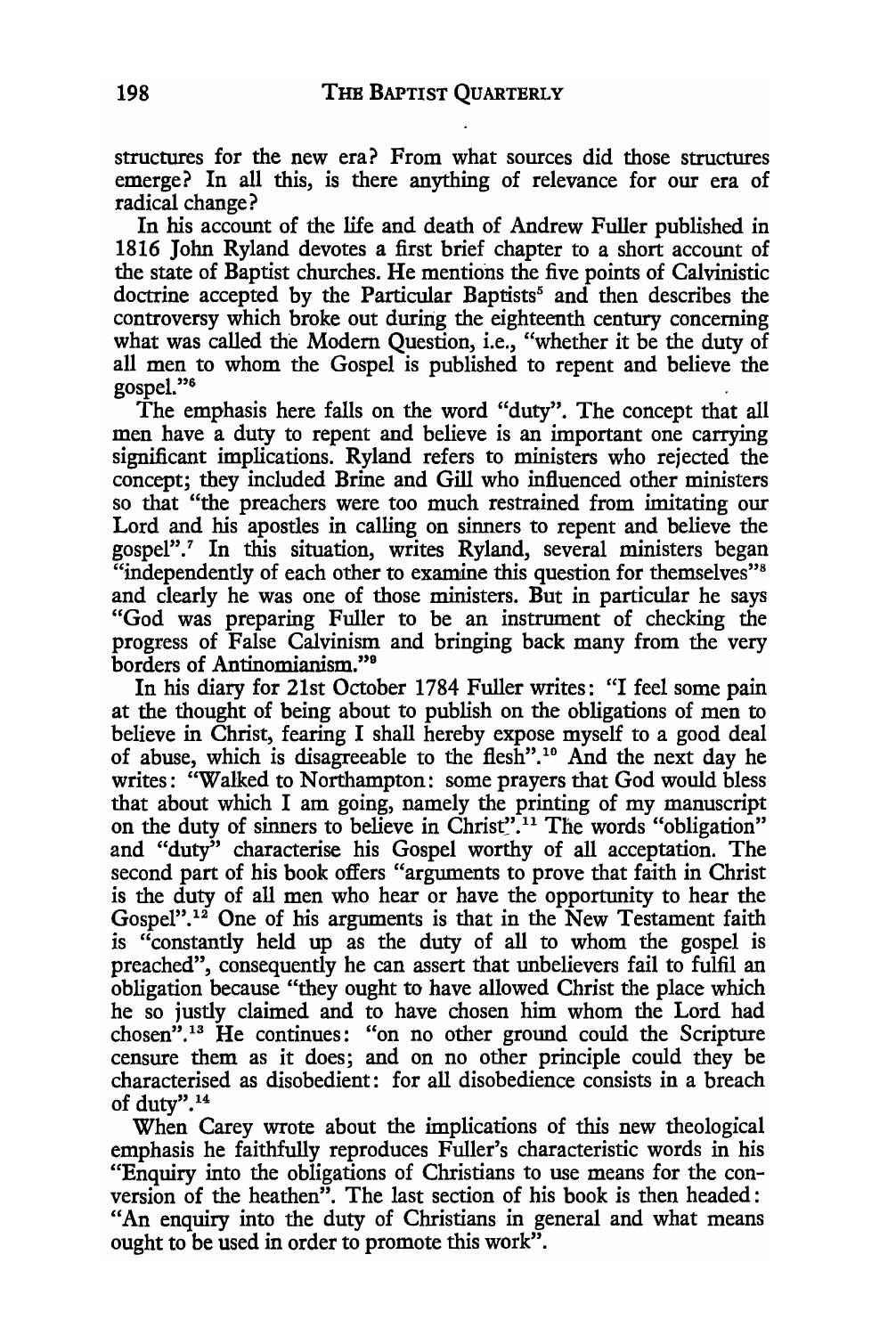If Fuller the powerful apologist and controversialist and Carey the practical visionary both understood Christian faith and life in terms of obligation and duty it was John Ryland whose many sermons present perhaps the most systematic and integrated statement of this total theological position.

There is always danger in attempting to summarise a comprehensive theological system in a few brief points yet, for the sake of clarity in this discussion I venture to suggest that the evangelical Calvinism advocated by Ryland, Fuller and others rested on four basic emphases.

(i) The absolute sovereignty of God over all His creation including mankind. It is easy to make such a doctrine rigid, impersonal and harsh and that charge could be brought against the hyper-Calvinists, but Ryland offers a different interpretation in a sermon preached to the Western Association in 1811 on "the harmony of the divine perfections in the work of redemption". It is a profound reflection on the nature of God, facing particularly the question: how can mercy and truth be reconciled in God's relation with man? The truth of God's absolute and sovereign will and the forgiveness inherent in God's mercy, those apparent irreconcilable opposites, are shown to be paradoxes within the divine nature. And Ryland lets the emphasis fall on the merciful nature of the sovereign will.

(ii) The initiative of divine grace in man's salvation revealed and operative in Christ to whom all men are capable of responding by faith and ought to respond. Emphasis was constantly laid on "the efficacy of divine grace", which Ryland explained and defended at the Western Association in 1816. As early as 1781 he was preaching about "Christ manifested and Satan frustrated", an assertion of the triumphant work of God in Christ, and at the funeral of Robert Hall senior he proclaimed a finished salvation seeing the death of Christ as the completion of God's saving work. But always this emphasis on the initiative of God's grace in Christ led to appeals for response and statements about the way in which all men could respond and ought to respond when they hear the gospel. The divine initiative in showing mercy to sinful man places upon all the obligation to receive the mercy.

(iii) The responsibility of every believer to order his whole life according to the will of God made known by the Spirit through the scripture. At the Association meetings in Leicester in 1787 Ryland argued that "the law is not against the promises of God", showing that the believer for whom the gracious promises of God are being fulfilled must still accept the moral law. Again on a visit to College Lane in 1819 he emphasizes "the practical influence of evangelical religion". Dependence on efficacious grace does not make antinomianism acceptable; quite the contrary. It means obedience to "the two primary commandments"; it means sanctification by the Spirit.

(iv) The obligation of all believers to bring the gospel to all men everywhere. In 1794 Ryland spoke to the Western Association about "the certain increase of the glory and kingdom of Christ", affirming that Christ will increase as his church grows and urging the Association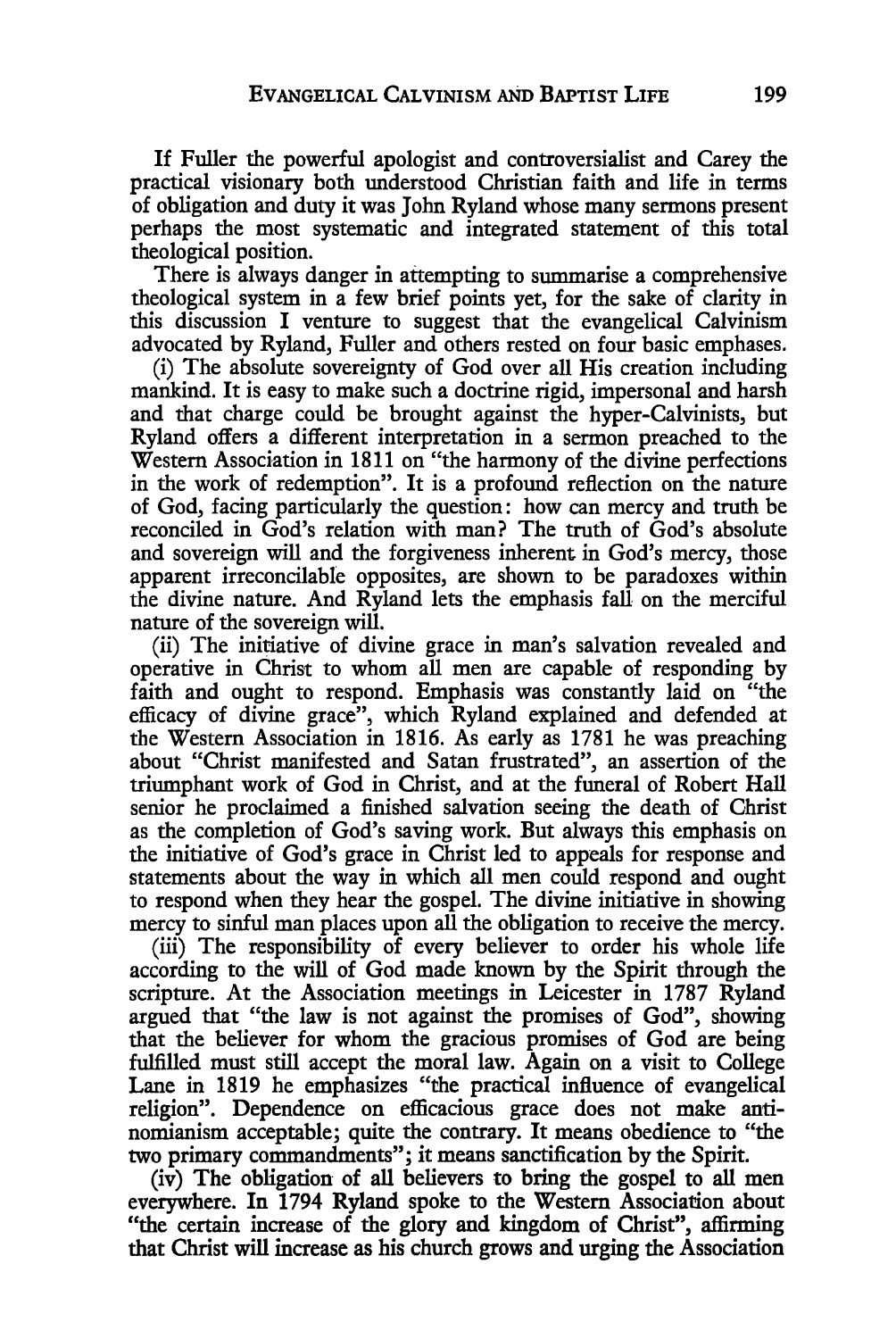to pursue the work of Christ especially through the mission. Nearly twenty years later he spoke to the same Association about "the necessity of the trumpets giving a certain sound". He summarises the doctrines of sin, of atonement and of the divinity of Christ as the basis for a powerful plea about offering the gospel to all and he includes a special plea to parents to teach their children the faith and to the churches to send more missionaries.

Here then is a coherent form of Calvinism strongly grounded in a firm conviction about the nature of God, affirming the primacy of His grace in Christ and finding both strength and purpose through the personal responsibility brought by the obligation to respond in faith, to order life by a moral law and to bring the gospel to all mankind.

Two further points should be made about this theological system. First it should be noted that clarity and coherence do not in themselves make a theology living and effective. Theologies possessing these characteristics can be forgotten, entombed in the covers of unread books. The evangelical Calvinism we are speaking about was marked not only by clarity and coherence but also by its intimate association with living experience.

The old Puritan emphasis upon the necessity of an individual and personal experience of the grace of God in Christ was often submerged by the theological controversies of the eighteenth century yet was not wholly lost. Then the happenings on both sides of the Atlantic as a result of the ministries of George Whitefield, Jonathan Edwards and the Wesleys renewed the emphasis on the personal experience of grace. Writing about this period in his book *The Dissenters* Michael Watts states: "The Calvinism and Evangelical Arminianism of the Methodists were not, as in the case of the Dissenters, intellectual creeds inherited from their forefathers, they were beliefs forged in the fires of deep spiritual tension and experience".15 The group of Midland Baptists grew up in this atmosphere and it is noticeable that all of them record spiritual struggles and changes as profound and moving in their way as those recorded by Bunyan in his 'Grace Abounding' or John Wesley in his diary. 16

It was this living, personal experience which required a theological explication different from that offered by the form of Calvinism which they had known in their youth. So their evangelical Calvinism derived from the realities and necessities of their personal experience. This experience brought to life the word of Scripture, then the authority of Scripture confirmed the authenticity of the experience. On this foundation rose the new theological structure. From these roots grew a living tree.

Second, it should be noted that this evangelical Calvinism was advocated by a group of people remarkable for their unwavering and complete devotion to the cause of Christ, for their mental and personal gifts and for their warm and unfailing trust in one another. All these elements contributed to the spread of their doctrine and its implications but I would emphasize with. a few brief illustrations their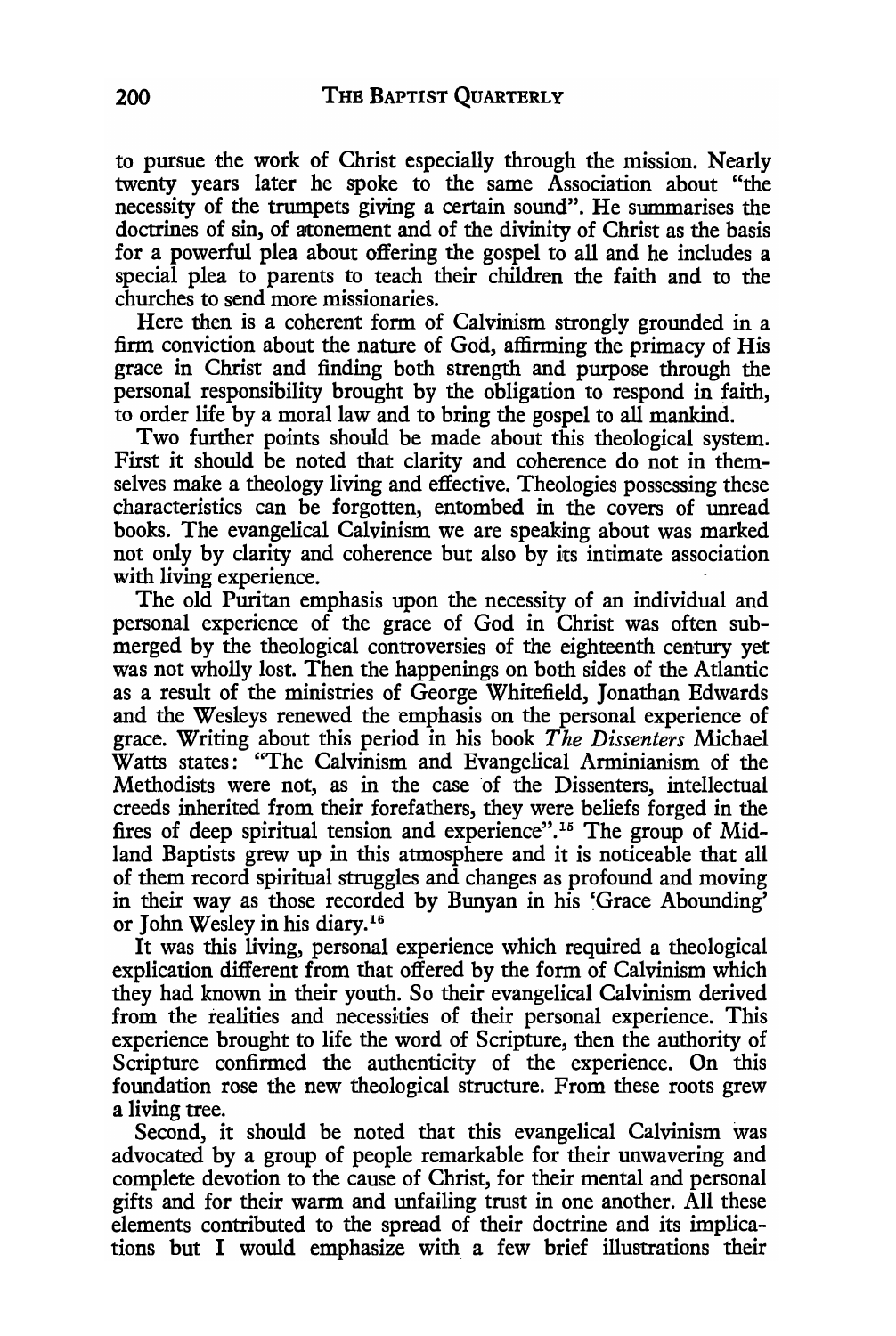affectionate trust in one another. I find it both moving and significant.

In his funeral sermon for Andrew Fuller, Ryland recalls the friendships he has enjoyed mentioning "the venerable Newton and the first Robert Hall, counsellors of my youth" as well as "the affectionate Pearce" with whom he had "an ardent friendship".<sup>17</sup> In his life of Fuller he says "I always considered Fuller and Brother Sutcliff and myself as more closely united to each other than either of us were to anyone else"<sup>18</sup> and he calls himself Fuller's "oldest and most intimate friend":<sup>19</sup> Although they were separated for twenty years, Fuller in Kettering and Ryland in Bristol, "yet a constant correspondence was all along maintained; and to me at least it seemed a tedious interval if more than a fortnight elapsed without my receiving a letter from him".<sup>20</sup> Ryland preserved these letters as he did those from other friends so that when he wrote the life of Fuller in 1816 he had before him more than 330 letters from his friend.<sup>21</sup> Another friend from whom Ryland was separated for many years was William Carey; yet a regular correspondence was maintained between them and as late as 1821 Carey wrote to Ryland "My dear Brother I have always loved you since I knew you and my love I am sure continues undiminished."<sup>22</sup> In 1826 when he heard of Ryland's death Carey wrote "Ever since I heard of the death of my very dear friend, certainly the dearest to me of any man in the world, England has appeared a blank. He, in conjunction with my dear brethren Fuller, Sutcliff and Mr. Hall, sen. was the guide of my unexperienced youth, my faithful counsellor, and my staunch friend; our esteem for each other was reciprocal. He was scarcely ever forgotten in my prayers; and I believe I was scarcely ever forgotten in his."23

Brief glimpses of affection and trust, unfailing through the years, between a group of men as they laboured in different spheres to fulfil the obligations placed upon them by their salvation wrought by the divine grace in Christ.

What can we say about the results which followed from this formulation and advocacy of evangelical Calvinism ? We can discern these results in four areas of Baptist church life throughout the nineteenth and twentieth centuries.

(i) Evangelical Calvinism provided a balanced and coherent theological system firmly rooted in scripture. It enabled many Baptists to avoid the theological extremes which marked much of the eighteenth and the early part of the nineteenth centuries. It created a theological climate which was increasingly congenial to the majority of Baptists so that differing emphases and outlooks could live together in its atmosphere. As the nineteenth century proceeded it thus constituted a means of cohesion among Baptists; it was an important force within a rapidly expanding denomination which tended to stress individualism and freedom of action. The coming together of Baptist groups, especially the amalgamation of Particular and General Baptists later in the nineteenth century was due to many influences but by no means the least effective among them was this theological formulation.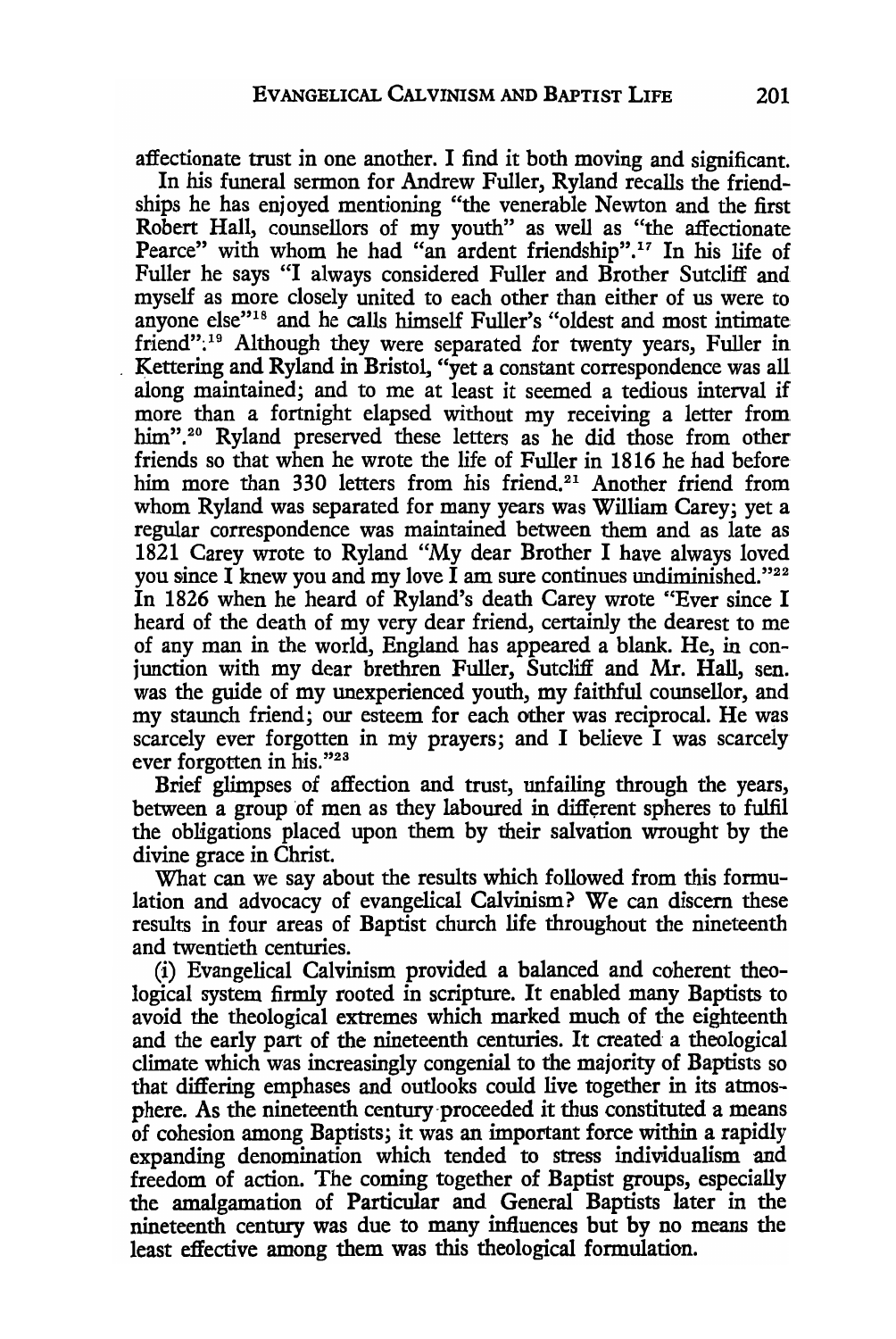(ii) Evangelical Calvinism created a sense of obligation for universal evangelism and stimulated the impetus to fulfil this obligation. This result is so familiar to us that we can overlook its extraordinary happening and startling significance for Baptist church life. The RM.S. was a direct result of evangelical Calvinism constituting one of the most powerful structures of Baptist church life from that day to the present. The RU. was another direct result for its main object was the strengthening of the churches so that together they might pursue Christ's work in Britain more effectively and give support to the mission abroad. The formation of these two bodies and the development of their work has brought into being perhaps the majority of the structures of Baptist life.

(iii) Evangelical Calvinism offered a powerful theological justification of the ministry of the Word as a dominant feature of Christian worship and of the verbal and written communication of the gospel as a means of evangelism. But this implied both an emphasis upon the need of preparation for the work of ministry and a concept of the type of preparation needed.

No one doubted that a personal response to the grace of God in Christ and an obedience to the Holy Spirit's guiding and equipping were essentials for those called to ministry, but already in Bristol where the theological position of the Midland group had always been advocated it was being argued that the proper training of one who possessed the essential spiritual qualifications would make him a better minister. This position was stated clearly in the document of 1770 which led to the enlargement of the work in Bristol by the formation of the Bristol Education Society.

The same theological emphasis then led in the early years of the nineteenth century to the founding of three more colleges, at Rawdon in 1804, at Abergavenny in 1807, and at Stepney in 1810. A theology which stressed the obligation of the communication of the gospel had much to do with the establishment and development of these important structures of Baptist church life.

(iv) Evangelical Calvinism became a bond linking together evangelicals in different denominations and enabling them to share in many religious and social enterprises. Ryland enjoyed a warm friendship with the evangelical Anglican John Newton and with Thomas Scott the biblical commentator and he was held in esteem by members of the Clapham group like Henry Thornton and William Wilberforce. Andrew Gifford, minister of Eagle Street maintained a close association with George Whitefield and was present at the opening of his Tabernacle in Tottenham Court Road. Charles Simeon, a leader of the evangelicals in the Church of England preached so powerful a sermon on the work of William Carey that Henry Martyn felt called to missionary service and Carey was the first to welcome him in India.<sup>24</sup>

Apart from such personal contacts there were joint enterprises such as the formation of the Bible Society, the struggle against slavery, movements for the abolition of social evils, societies of all kinds as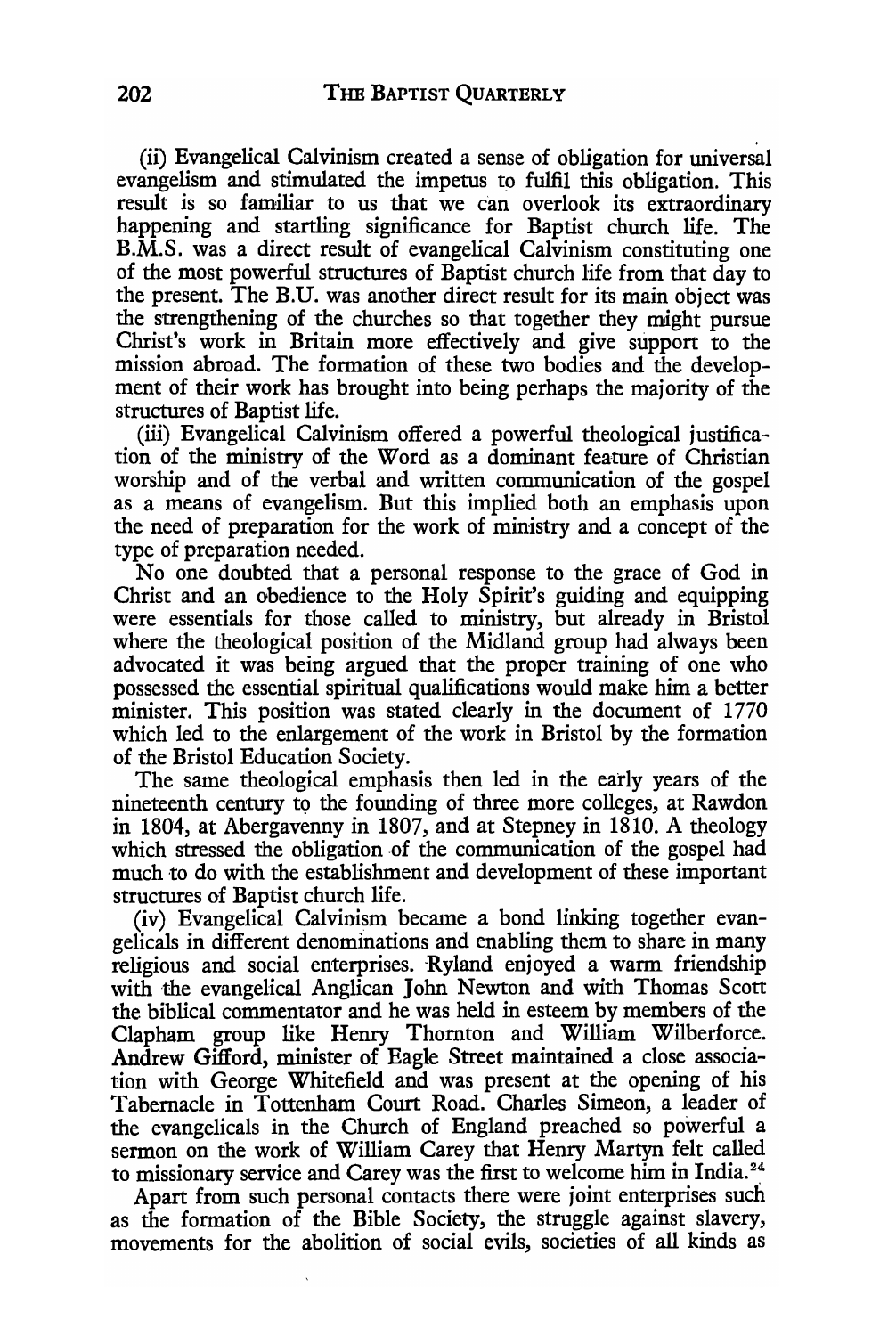well as evangelistic missions and in all these evangelicals of different denominations constantly shared. Thus Baptists were able to move out of the isolated position into which so often they tended to' find themselves during much of the eighteenth century; they moved fully into that stream of evangelical Christianity which was so powerful throughout the nineteenth century.

I trust that sufficient evidence has been suggested to support the argument that the main structures of Baptist church life which we have inherited derived from and were formed by the influences of evangelical Calvinism. Before we carry the argument to its conclusion we do well to remember that though this form of Calvinism was most powerfully advocated by that remarkable group of men we have referred to, the thoughts and labours of others were contributory streams. I give but one illustration to serve this reminder and you will understand my motives in referring to Bristol College which is celebrating the 300th anniversary of its foundation and in indicating briefly the significance of this College in the maintenance and spread of evangelical Calvinism.

It could well be maintained that the type of Calvinism we are discussing characterised much of the Baptist movement in the west of England generally and in Bristol particularly during the seventeenth century and afterwards. The work of Fuller, Ryland and others at the end of the eighteenth century is important not because they initiated the evangelical form of Calvinism but because they formulated more precisely and perceived the implications more clearly of doctrines which had been held by some ministers and churches before them.

In seventeenth century Bristol two strong Baptist churches were formed. Broadmead of which Edward Terrill was an elder was Calvinistic in doctrine but always held open communion and only gradually accepted fully believers baptism as a prerequisite of membership.<sup>25</sup> The Pithay church was always a Particular Baptist church and was led by Andrew Gifford, senior, from 1661-1721. Ivimey said that "he might be considered the Apostle of the West as he was the founder of most of the churches in Somersetshire and Gloucestershire."26 His co-pastor William Bazley said in his funeral sermon that Gifford "desired to know nothing among his hearers but Jesus Christ and him crucified", and at the close of his sermon "he would offer Christ to sinners and invite them to embrace him as offered in the most affectionate and pathetic manner".<sup>27</sup> With this theological emphasis was combined in both churches a respect for learning as an aid in the communication of the gospel. This is seen in a number of the Broadmead ministers, in the attitude of Edward Terrill and in the action of the Giffords in sending the younger Andrew to Jones Academy in Tewkesbury.

Bristol College was born in this atmosphere and was intended to be a centre from which this understanding of the faith might spread. This aim was achieved after 1720 when Bernard Foskett began his 38 years as leader of the institution. It was said of him that "his religious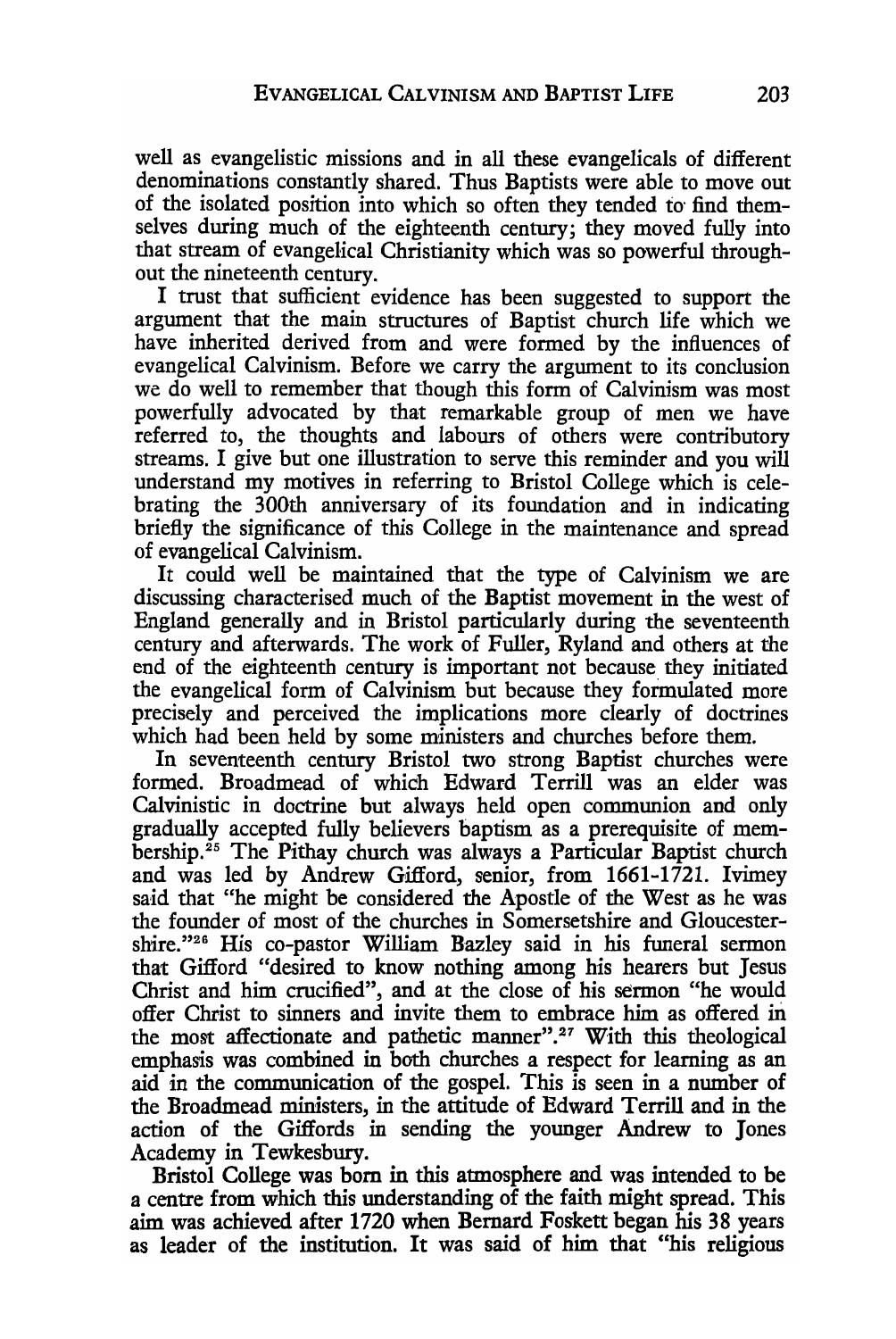principles which were those commonly called Calvinistical he ever maintained with a steady Christian zeal. While he strongly asserted the honours of free grace, he earnestly contended for the necessity of good works, preaching duty as well as privilege. . . . "<sup>28</sup> He of good works, preaching duty as well as privilege.  $\ldots$  ."<sup>28</sup> He developed a comprehensive curriculum and one writer says that he "established the reputation of the Bristol Academy in the eyes of Baptists as far afield as London and Wales".29 In later years the hyper-Calvinist John Collett Ryland seems to have reacted against his tutors in Bristol who included Foskett and this might be testimony to the wider outlook which Foskett held.

More important than these origins of Bristol College is the fact that it has provided continuity through many generations for this theological emphasis, a continuity which has been maintained from 1720 when Foskett began his work until the present, some 250 years.

The type of Calvinism which was the theological foundation of College life during the second half of the eighteenth century is illustrated in the attitude of Hugh and Caleb Evans in the formation of the Bristol Education Society in 1770. The Society was formed "to the end that dissenting congregations, especially of the Baptist denomination, in any part of the British dominion may, if it please God to succeed our endeavours, be more effectually supplied with a succession of able and evangelical ministers".<sup>30</sup> Notice the breadth of outlook! To serve any dissenting congregation! Anywhere in the British dominion! With able as well as evangelical ministers! An introduction to the plan for the Society affirms strongly "the importance of a liberal education more especially to candidates for the Christian ministry".<sup>31</sup>

Or consider the "catalogue of a few useful books for a young minister" drawn up by Caleb Evans in 1773 "and given to one of his much loved pupils then leaving the Academy".<sup>32</sup> Those are the words of John Rippon who records the catalogue. Among the books on doctrine pre-eminence is given to John Owen's works, "highly valuable for sound learning and genuine devotion", and to Jonathan Edwards "the most rational, scriptural divine and the liveliest Christian the world was ever blessed with". Gill and Brine are mentioned as writers "I greatly reverence and esteem". Doddridge is mentioned in several parts of the catalogue, so is Watts. The sermons of Dr. Samuel Stennett who had baptized Evans at Little Wild Street are recommended "as the best, upon the whole, in my opinion, in the English language". The catalogue is dearly that of a very open minded Calvinist.

Then from 1793 to 1825, when John Ryland led the College the stream of evangelical Calvinism which had arisen in the Midlands mingled with the stream which had been flowing so long in Bristol and its area. Now, the vision of a succession of able and evangelical ministers is enlarged; the ministry must also be evangelistic and missionary. The basic Calvinism of the college is both more clearly formulated and more fully related to its universal obligations.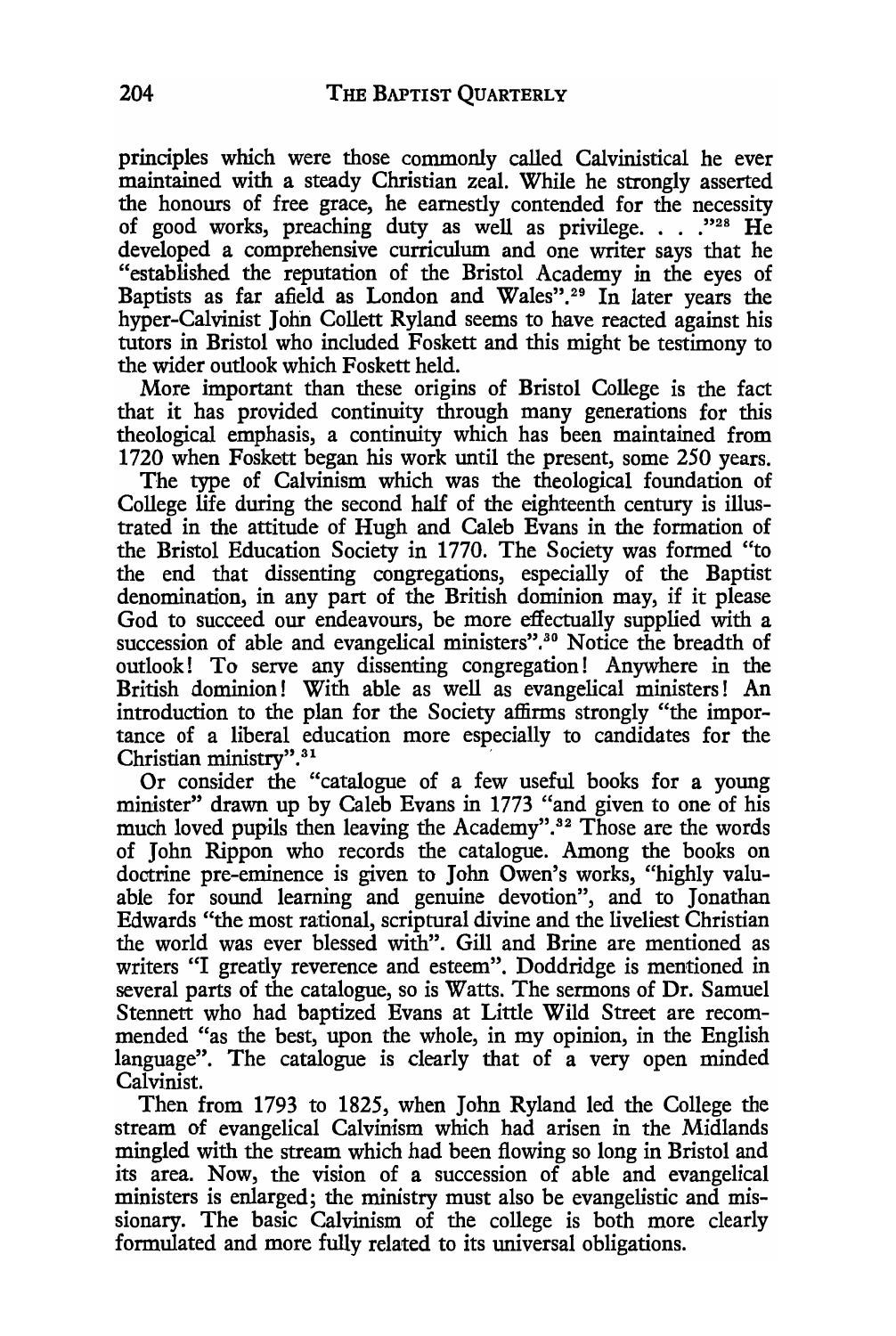If the evangelistic and missionary aspects of the faith predominated during the rest of the nineteenth century the work of F. W. Gotch as a Hebrew scholar and a member of the Old Testament revision committee is a reminder that the element of learning was by no means forgotten. And the strength of the Calvinistic outlook is illustrated by the warm friendship between Culross and Spurgeon so that during the troubled times of the Downgrade Controversy Spurgeon wrote some moving letters to his friend. In a letter dated 9th January 1883 Spurgeon wrote: "How I wish you could look in upon me for an hour a day for the next twenty years" and at the end of his letter he said " ... I am dreadfully human and want company". In 1887 when Culross was President of the Union Spurgeon wrote on 5th December from Mentone " . . . I believe you and I are of one heart and soul. I have always rejoiced to learn of you. In this matter I do not feel in the least divided from you by the fact that you are in a certain society and I am not. Yours in the one Body, C. H. Spurgeon". 33

This continuity of emphasis has continued in the twentieth century for early in the struggles of the second World War Arthur Dakin published his book on Calvinism, perhaps the only direct outline and exposition of John Calvin's theology produced by a Baptist author. But characteristically the book is not simply an account of the theology. Dakin sees clearly that the problems it raises "are living issues in the world today". Is there idealism in the suggestion that it represents a challenge to us "as once again we face the urgent task of creating a truly Christian civilisation in which the glory of God and the good of man may be achieved?<sup>34</sup> If so, it is the active idealism of evangelical Calvinism!

Thus through many generations the college maintained this emphasis in the life of the denomination and by the nature of its work it spread this emphasis in many parts of the Baptist fellowship. I would not be so foolish as to claim that all students maintain the emphasis of the institution which gave them the privilege of being students but the majority of students either by conscious acceptance or unconscious reaction do to a certain degree reflect that special emphasis.

During the years Bristol students have ministered in all parts of Britain, in all the fields of B.M.S. work and in many other parts of the world. Some have become tutors in colleges, some denominational leaders, many pastors of local churches. All these in varying ways have been shaping the life of the denomination.

So I trace a powerful stream of evangelical Calvinism which was flowing in the West of England in the seventeenth century and for which the college in Bristol has provided continuing and ever expanding channels through 250 years. Other streams too could be traced. These flowed in with that broad Midland stream and all this may truly be seen as the water of life for many Baptist activities and projects through the nineteenth and twentieth centuries.

This brings me to the conclusion of my argument. I have sought to show that the evangelical Calvinism which was held among Baptists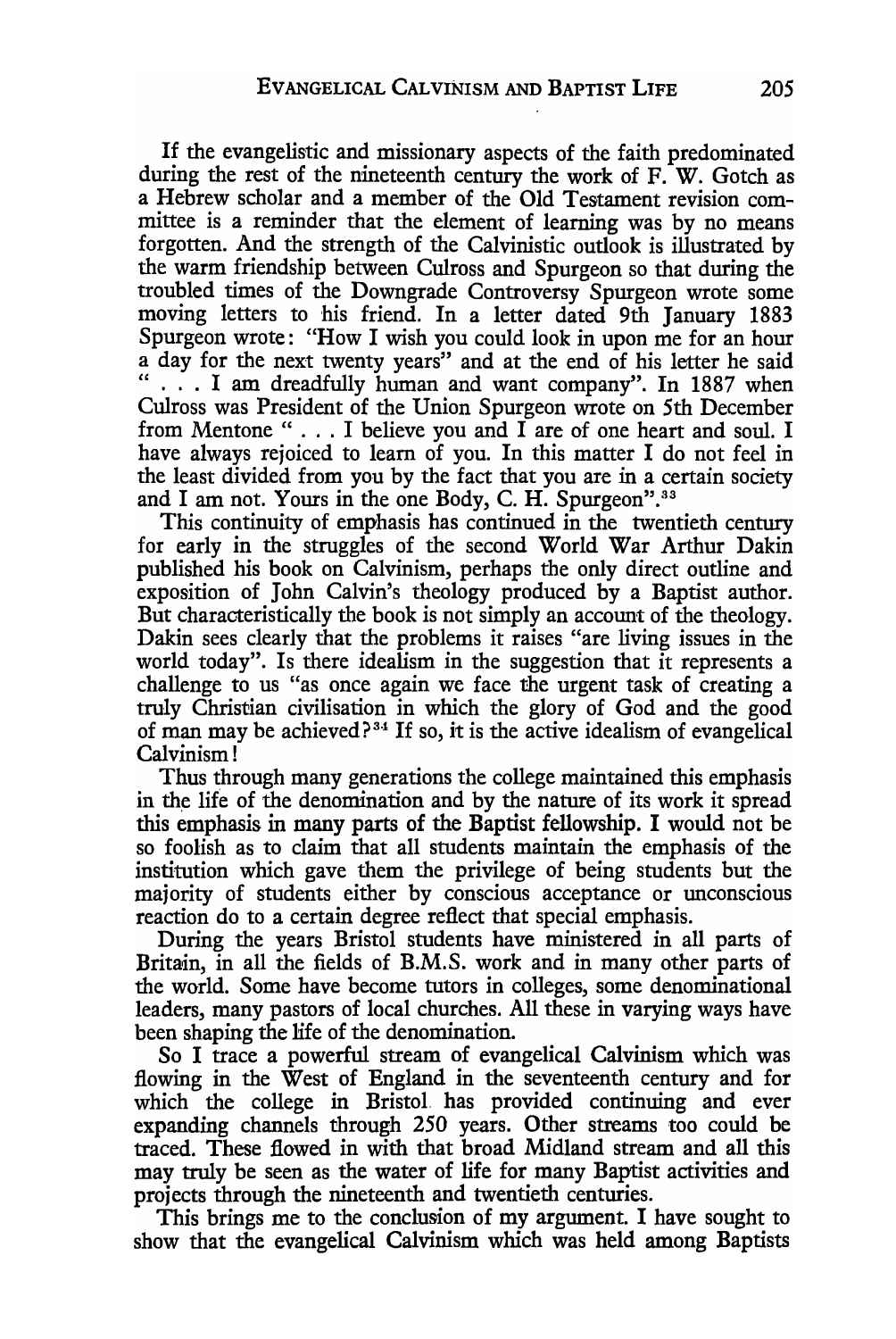in the seventeenth century and which has been maintained notably by Bristol College through all subsequent generations was powerfully strengthened by the Midland group in the late eighteenth century with an impressive emphasis upon its practical implications and obligations. This led them to the formation of many of the structures of Baptist church life which are familiar to us today.

But in our era of change will these structures remain? Ought they to remain in their present form? If we continue the process of change in which we are obviously involved or if radical change is brought to us by irresistible pressures of contemporary situations do we possess guidelines by which to direct change and form new structures? Does the historical situation we have been considering offer any illumination by which we may see a few guidelines? I suggest very briefly that it does. Therefore I offer the following considerations.

(i) Proper structures of church life derive from a coherent theology. In his sermon on the necessity of the trumpets giving a certain sound Ryland made a strong plea for more activities to communicate the . gospel but the greater part of the sermon consists of an orderly exposition of his basic doctrines. He saw his theology as the foundation on which all organisational structures should be built. He was right!

Consequently I believe that if as a denomination we are to fashion new structures of church life as an effective means of communicating the gospel and sustaining both faith and fellowship amid the radical changes occurring in contemporary society we need a clearer, more coherent and more widely accepted theology than prevails among us at present.

The formulation and propagation of such a theology is an urgent task. And it is a task for members of a younger generation as Fuller, Ryland and others were younger men. What is needed is not the writing of academic dissertations for the gaining of university degrees, though there are proper times and occasions for such exercises, but the theological explication of living experience in terms of the given gospel for the sake of Christian communication. In an era of varied theological argumentation, much of it unrelated to the human situation or to the deep needs of individuals and communities, this is a forbidding task requiring a combination of profound conviction, intellectual ability and knowledge, and prolonged, careful labours. But it could be the means of a living creative Word bringing new vitality and form to the denomination.

(ii) Our study of the past suggests some emphases for such a theological formulation.

It would be foolish to suggest that since the evangelical Calvinism we have described led to such powerful results we should simply repeat its ideas or use its terminology. Perhaps it would be equally foolish to ignore altogether its main emphases. We may not be able to sound all the notes of Ryland's trumpet but we might do well to orchestrate a few notes in order to give them a meaning ampler than Ryland and his friends realised and so to bring to our age the rich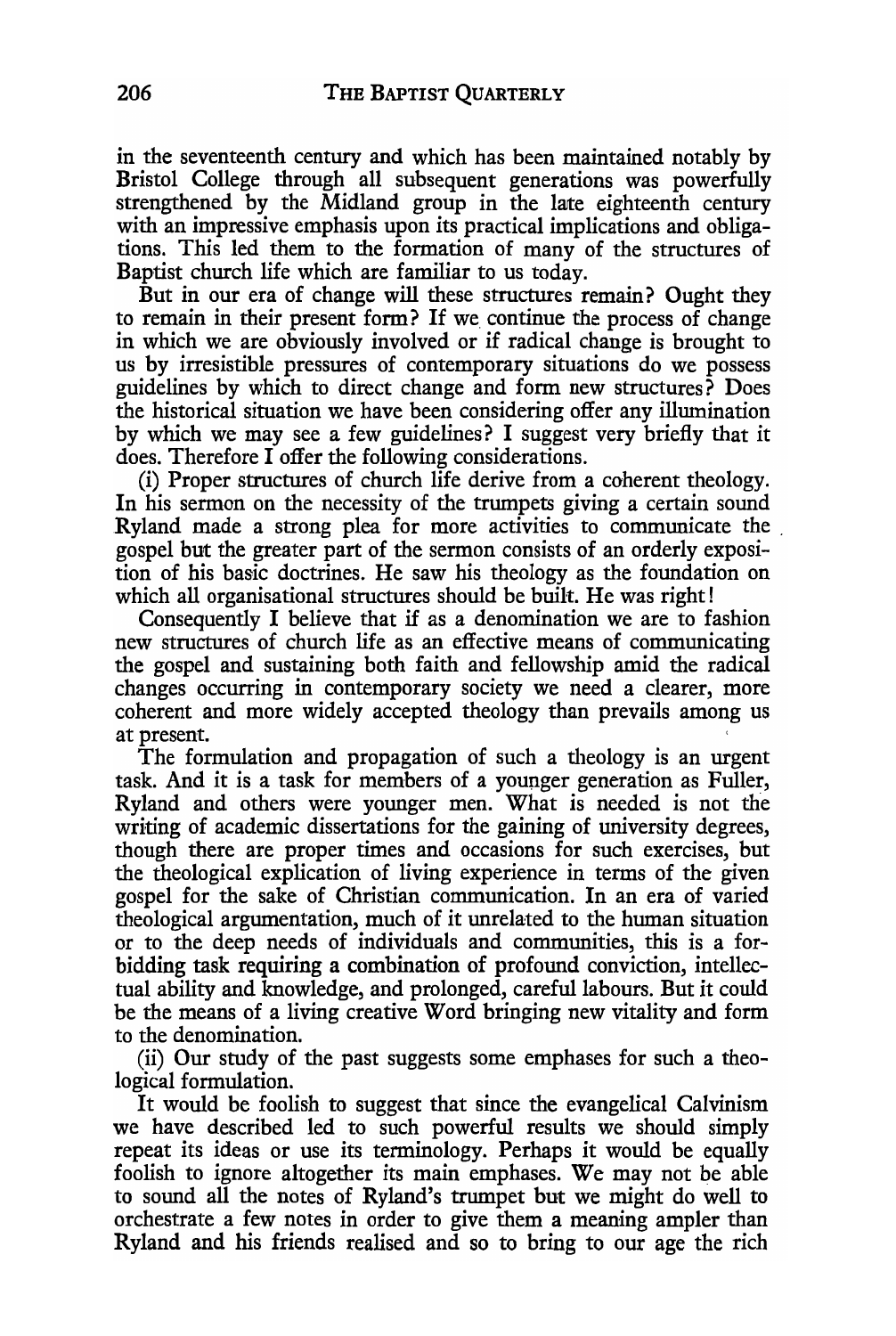music of the gospel by which Christians in all ages have been inspired.

Consider for example the basic emphasis on the sovereignty of God. An outmoded concept? Or one indispensable to a living faith? If the latter this belief then needs to be formulated in such a way as to give meaning to the whole life of man so that we are able to bring within the scope of God's purpose the searchings of all religions, the achievements of technology and the struggles of so many communities for the freedom which brings authentic living.

Or consider the emphasis on the divine activity of grace through Christ by the Spirit as the means of man's salvation. This is capable of a wider interpretation whereby the divine activity is discerned not simply in the restricted sphere of religious experience and activity but in all forms of human living, and salvation is understood not just in terms of the important relationship of the individual soul and God but in the larger terms of wholeness of life for both individual and society.

Or consider the emphasis on obligation and responsibility. Dislike of words now out of fashion cannot alter the realities of human experience. Whatever terms we may use, do we not need a fresh understanding of man's responsibility for his being and of his obligations towards his fellow men? And can we not interpret those responsibilities and obligations in such a way that they are clearly seen to be the necessary implication of man's true life and not as heavy restraints or forbidding negatives?

Reflections such as these brief comments suggest indicate that theological emphases made by a former generation can yield full and relevant meanings for today.

(iii) The development of new structures of church life as a means of communicating the gospel is a corporate activity.

The men of our historical period knew their evangelical Calvinism to be the intellectual expression of their profound experiences of God's grace in Christ; consequently they were able to accept one another with all the variety of personality, emphasis, function and method which were represented in their different ministries. They worked in trusting and open minded fellowship with one another and in Pauline manner they encouraged one another in the faith striving together in the gospel. As Carey wrote to Ryland, they had enjoyed sweet communion.

That is not our language, but the spiritual realities behind the words belong to all generations so that those realities could be as powerful and effective in our day as in a previous age.

A fresh theological formulation of profound spiritual experience bringing people together in a mutually responsive and trusting fellowship provided the means whereby the Spirit of God brought into being new structures of church life for communicating the gospel. Is the Spirit seeking such means today?